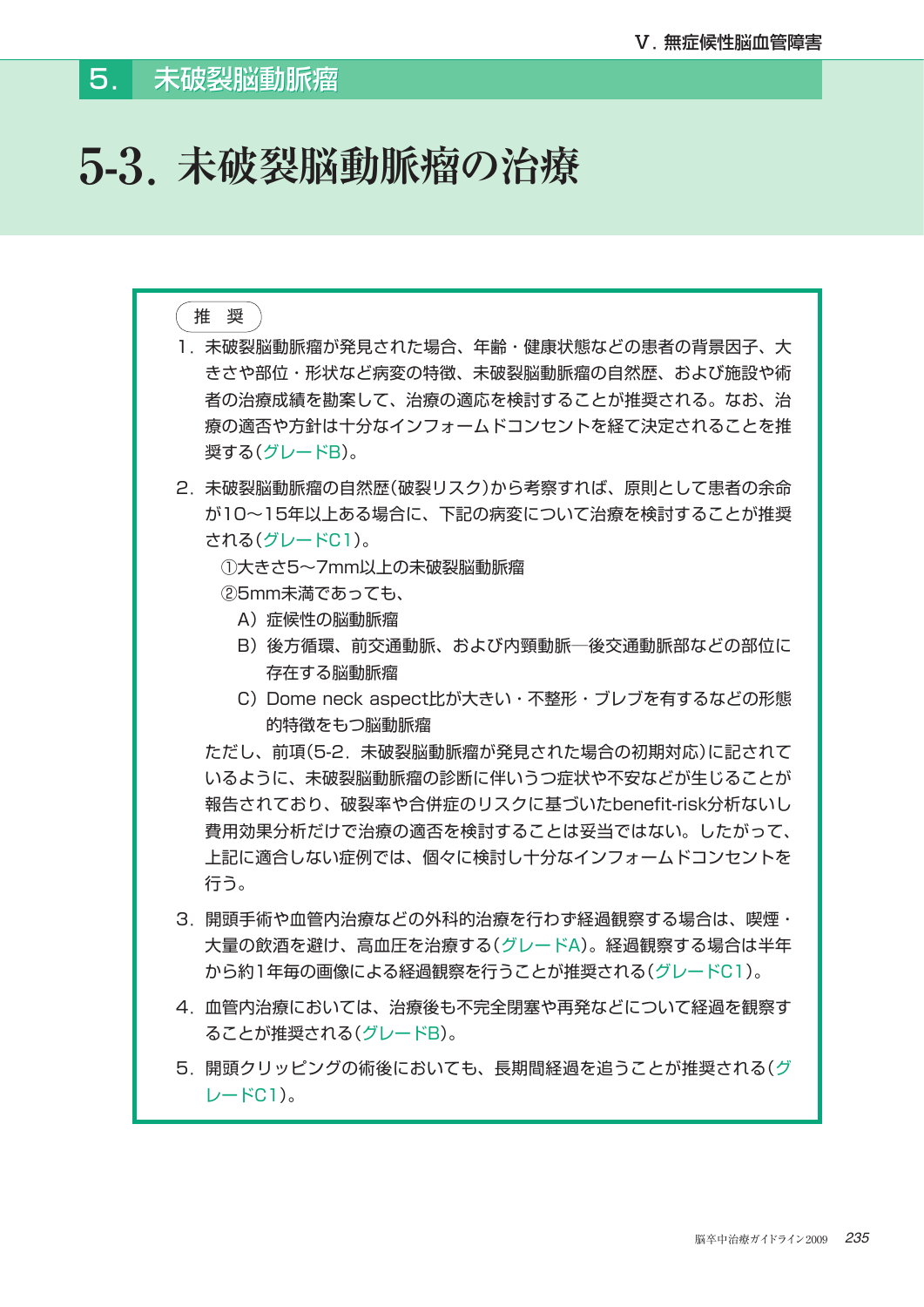#### ●エビデンス

1. 破裂に関するリスクについて

 現在までに未破裂脳動脈瘤の破裂率に関してエビデンスレベルの高い報告は少ない。未 破裂脳動脈瘤の自然歴は大きさ、部位によって異なり、サイズが大きいものや、症候性の 未破裂脳動脈瘤は破裂しやすいとされている。その他、年齢、女性、多発性、クモ膜下出 血の既往、喫煙、不規則な瘤の形状・ブレブの存在、dome neck aspect比の高いものな どが破裂しやすい因子として報告されている $^{1100}$ (Ia-III)。

 欧米の53施設で行われた国際未破裂脳動脈瘤研究(ISUIA)では1998年にその中間報告が なされ<sup>3</sup>(IIb)、さらに2003年に前向きデータの報告が追加されている<sup>4</sup>(IIa)。破裂率に 関して、2003年に報告された前向き経過観察(1,692症例、2,686瘤・平均4.1年、6,544人/年) では、クモ膜下出血の既往のない群(Group 1)における瘤 7 mm以下の未破裂脳動脈瘤の うち、A群(内頸動脈、前交通動脈、中大脳動脈瘤)では 5 年間に 0 %、P群(椎骨脳底動脈 瘤と内頸動脈─後交通動脈瘤)では2.5%(年間0.5%)、破裂脳動脈瘤に合併した群(Group 2) において、A群1.5%(年間0.3%)、P群3.4%(年間0.7%)であった。サイズがより大きな脳 動脈瘤ではクモ膜下出血既往の有無による差は明らかではなく、7 ~12mmではA群2.6% (年間0.5%)、P群14.5%(年間2.9%)、13~24mmではA群14.5%(年間2.9%)、P群18.4%(年 間3.7%)、25mm以上ではA群40%(年間 8 %)、P群50%(年間10%)であった。5 年間死亡 率は12.7%で破裂を認めた51例中33例(65%)が死亡した。

 未破裂脳動脈瘤の頻度に関して人種別の差はいまだ明らかではない。しかし、クモ膜下 出血発症率はフィンランドと日本において他の地域よりも高いとされているため、未破裂 脳動脈瘤の破裂率が人種別で異なる可能性もある。Wermerらのメタアナリシス(19論文 より4,795患者、26,122人/年)では、未破裂脳動脈瘤の年間破裂率は 5 年以下の観察で1.2%、 5 ~10年で0.6%、10年以上で1.3%と経過観察年数で破裂率がやや異なり、サイズによっ ても異なり 5 mm以下でも0.5%、5 ~10mmで1.2%、10mm以上で1.5%であった。有意差 をもつ因子は、5 mm以上の大きさ、後方循環、症候性、また日本およびフィンランドの 研究であった $8, 11$ )。

 日本では未破裂脳動脈瘤に関して下記のような内容が報告されている。年間破裂率につ いては1.9~2.7%となっており、サイズが大きいもの、後方循環、症候性、多発性および 多房性の形状などが破裂のリスクが高い因子であるという報告がある一方で、合併疾患や 瘤の部位による破裂率の差は認めないとする報告もある5-7)(Ⅲ)。

 UCAS Japanはまだ中間段階であり、正確な破裂率は公開されていないが、全体で年間 約0.9%前後、破裂に関与する因子として、脳動脈瘤の大きさと部位が重要であり、現段 階では有意差はないが女性、多発性、喫煙、高齢者などもリスクファクターとしてあげら れている $12)$ (Ⅱa)。

 米倉らは 5 mm未満の小型未破裂脳動脈瘤を全例(329例、380病変)、前向きに観察する SUAVe研究を行っており、375人/年の経過観察で 3 人に破裂(0.8%/年 95%CI:0.2~ 3 %)、 18病変(4.7%)に 2 mm以上の拡大が認められたと報告している。 拡大や破裂に関与する因 子として多発性・女性・70歳以上の高齢、部位として前交通動脈瘤および脳底動脈瘤をあ げている $13)$ (Ⅱa)。

 動脈瘤の拡大率に関するデータは破裂率よりさらに少ない。MRAや3D-CTAを用いた 観察研究では、7 %前後で瘤の拡大が認められたとの報告があり、Kaplan Meierでみた拡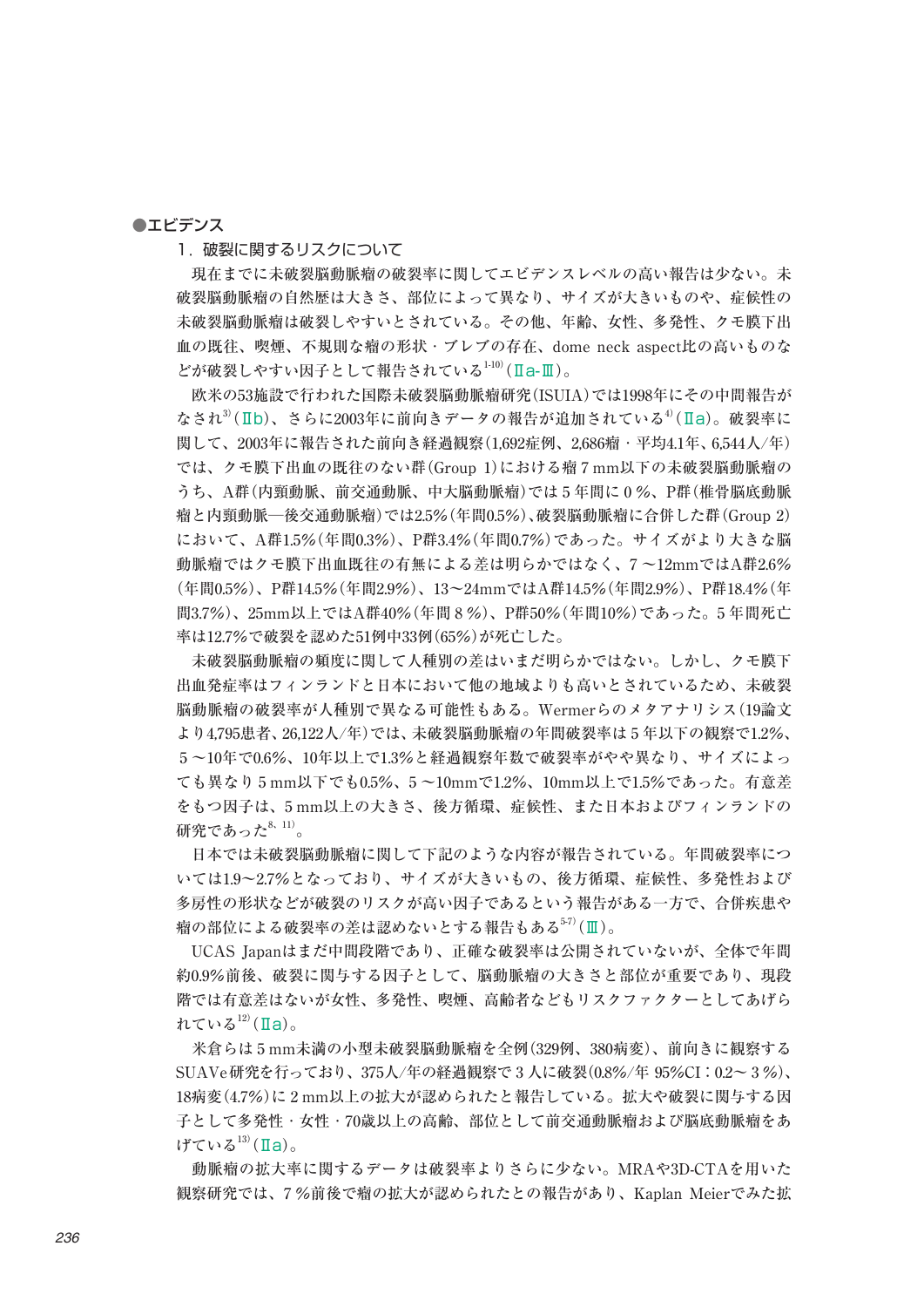大率推移は 1 年目2.5%、2 年目 8 %、3 年目17.6%と年月を経過するごとに拡大するリス クが高まることが示されている14、15)(Ⅲ)。拡大に関与する因子として大きさと多形性、 病変部位としては脳底動脈瘤や前交通動脈瘤などがあげられている13-19)(Ⅱa)。

2. 治療に伴う合併症について

 治療に伴う合併症の発生率も未破裂脳動脈瘤の治療適応を決定する上で、大きな因子で ある。治療による合併症の発生率は1.9~12%と報告されている4、12、20、21)(Ⅱa-Ⅲ)。

 2003年に報告されたISUIAの前向き研究では開頭術後 1 か月の時点における重篤合併症 (modified Rankin scale 3 以上、MMSE 24未満となったもの)の発生率は12%、死亡率は  $1.5\%$ 、血管内治療ではそれぞれ7.3%、1.8%であった $^{4)}$ (Ⅱa)。治療成績を悪化させる因子 として開頭手術例では動脈瘤の大きさ(12mm以上)、部位(後方循環)、症候性脳虚血の既 往、症候性動脈瘤の関与が、血管内治療でも動脈瘤の大きさ(12mm以上)、部位(後方循環) の関与が報告されている。

 この他、開頭クリッピング手術のリスクに関する因子としては、前交通動脈瘤や内頸動 脈部分岐部動脈瘤という部位をあげている報告もあれば20)(Ⅲ)、巨大ではない前方循環の 脳動脈瘤に限定すると死亡率は0.8%、合併症発生率は1.9%と治療に関するリスクは低い とする報告や21)(Ⅲ)、症例数や調査報告年度、年齢、性、動脈瘤サイズ、部位に関して有 意差は検出できなかったとする報告もある $^{22}$ (Ⅲ)。UCAS Japanの中間解析においても、 2,600例超の治療成績では、modified Rankin scaleが 2 ポイント以上悪化する例は 5 %以 下であった $12)$ (Ⅱb)。

 未破裂脳動脈瘤に対する開頭手術が大脳高次機能へ与える影響について、ISUIAでは高 次機能低下が特に高齢者では高率に発生していることを報告しているが $^{4/2}$ (Ia)、未破裂 脳動脈瘤開頭手術の術後にIQはむしろ向上し、ほかの数値の変化には差が認められなかっ たことを術前後の知能・記憶検査、血流などの詳細に検討により示した研究もあり<sup>23)</sup>(Ⅱb)、 丁寧な手術手技により大脳高次機能面での合併症の発生は極力低く抑えることができるこ とが示されている。

 未破裂脳動脈瘤の発見や治療が生活の質(Quality of life;QOL)に与える影響について も報告されているが $^{24\cdot26}$ 、大規模な研究や明確なエビデンスはない。Short Form-36(SF-36) およびうつスケールを用いた解析では、未破裂脳動脈瘤を有する術前患者においてSF-36 値が一般人に比較して低下しており、治療直後には一時的に低下することもあるが、3 年 の経過によって、すべての患者でQOLは一般人のものと同等となっていたという報告は、 未破裂脳動脈瘤が発見されたことによるQOLの低下とそれが治療によって改善されるこ とを示している<sup>26)</sup>。一方、未破裂脳動脈瘤の術後短期的にQOLが低下し、術後1年間で 相当に回復するものの、やはりQOLの低下を訴えることもあることが報告されている<sup>24)</sup>  $(\mathbb{I})_{\alpha}$ 

3. 治療に関する効果分析について

 未破裂脳動脈瘤の年間破裂率や治療に伴う合併症の発生率、患者の年齢などの諸条件を 入力することにより、治療に関する費用効果について複数の分析がなされている。入力条 件によりその分析結果は異なり、これらの費用効果分析やrisk-benefit分析は明確な推奨 を与える根拠とはなっていない $27-33$ )(Ⅲ)。

 例えば、破裂率が年 1 %であり、治療合併症が 5 %以内であれば70歳以下で治療は有効 となり、破裂率が 2 %であれば治療合併症率が 5 ~10%であっても65歳以下で有効であり、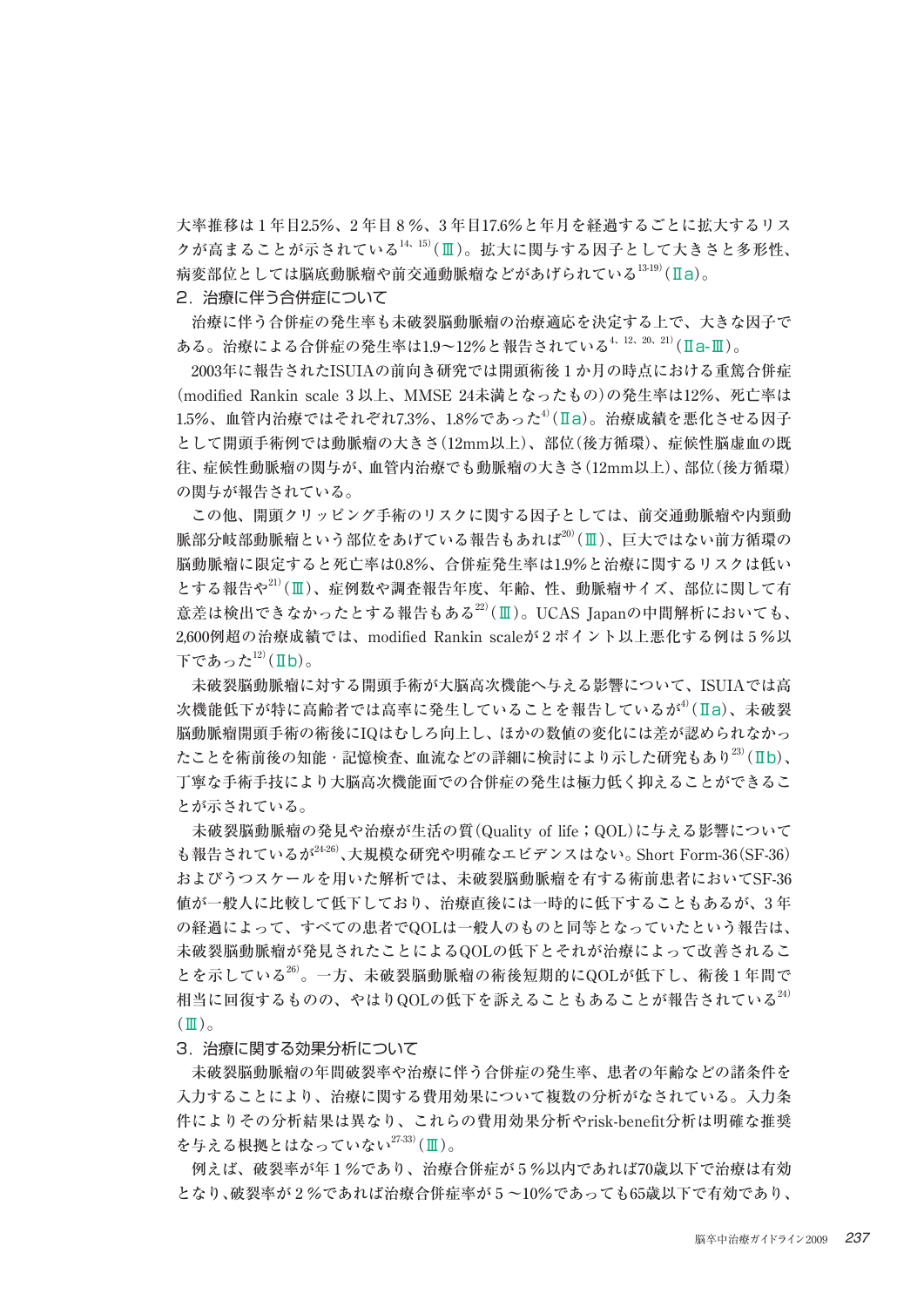合併症が10%を超えると治療の利益はないという報告もされている $^{27)}$ 。一方、ISUIAの前 向きデータに基づく入力条件では、前方循環の 7 mm未満の瘤の治療はrisk-benefit上、有 用性がないとの分析もある $30$ (Ⅲ)。他の動脈瘤においては年齢により有効性が変化する $31$ ) (Ⅲ)。未破裂脳動脈瘤のスクリーニングとしての費用─効果分析では、治療合併症を 10%、クモ膜下出血の死亡率を50%、未破裂脳動脈瘤の有病率が 3 %という仮定では、未 破裂脳動脈瘤の年間破裂率が 2 %であればスクリーニングに意義はあり、0.5%では効果 は生まれないと分析されている32)(Ⅲ)。

## 4. 治療の選択や長期成績について

 治療の選択について、治療成績、入院日数、費用などについて、血管内治療と開頭手術 を比較した報告はあるが34)(Ⅱb)、35)(Ⅲ)、いずれも医療制度の異なる外国のデータであっ たり、無作為臨床試験ではなかったりするため、明らかなエビデンスはない。

 未破裂脳動脈瘤治療後の長期成績に関しての報告は少ない。未破裂脳動脈瘤に対する血 管内治療の根治性については、Guglielmi detachable coil(GDC)を用いて91%の病変を完 全あるいは準完全に閉塞することができたという報告もあれば、完全閉塞率は54%であっ たという46報告の集計もあり<sup>36、37)</sup>(Ⅲ)、明らかにはされていない。このため、治療後も 不完全閉塞や再発などについて経過を観察することが推奨される。

 一方、開頭手術により治療された未破裂脳動脈瘤例の長期経過観察において、治療した 脳動脈瘤の再発や新生した動脈瘤の破裂などによるクモ膜下出血の発生率は10年で1.4%、 20年で11.4%であったという報告があり38)(Ⅱb)、たとえクリッピングが完全でも、長期 の経過観察が必要である。

## 引用文献

- 1) Rinkel GJ, Djibuti M, Algra A, van Gijn J. Prevalence and risk of rupture of intracranial aneurysms:a systematic review. Stroke 1998;29:251-256
- 2) Juvela S, Porras M, Poussa K. Natural history of unruptured intracranial aneurysms: probability of and risk factors for aneurysm rupture. J Neurosurg 2000;93:379-387
- 3)Unruptured intracranial aneurysms--risk of rupture and risks of surgical intervention. International Study of Unruptured Intracranial Aneurysms Investigators. N Engl J Med 1998;339:1725-1733
- 4)Wiebers DO, Whisnant JP, Huston J 3rd, Meissner I, Brown RD Jr, Piepgras DG, et al. Unruptured intracranial aneurysms: natural history, clinical outcome, and risks of surgical and endovascular treatment. Lancet 2003; 362:103-110
- 5) Asari S, Ohmoto T. Natural history and risk factors of unruptured cerebral aneurysms. Clin Neurol Neurosurg 1993; 95: 205-214
- 6)Yasui N, Suzuki A, Nishimura H, Suzuki K, Abe T. Long-term follow-up study of unruptured intracranial aneurysms. Neurosurgery 1997;40:1155-1160
- 7)Morita A, Fujiwara S, Hashi K, Ohtsu H, Kirino T. Risk of rupture associated with intact cerebral aneurysms in the Japanese population:a systematic review of the literature from Japan. J Neurosurg 2005;102:601-606
- 8)Wermer MJ, van der Schaaf IC, Algra A, Rinkel GJ. Risk of rupture of unruptured  $intractanial$  aneurysms in relation to patient and aneurysm characteristics: an updated meta-analysis. Stroke 2007;38:1404-1410
- 9)Ujiie H, Tamano Y, Sasaki K, Hori T. Is the aspect ratio a reliable index for predicting the rupture of a saccular aneurysm? Neurosurgery 2001;48:495-503
- 10)Raghavan ML, Ma B, Harbaugh RE. Quantified aneurysm shape and rupture risk. J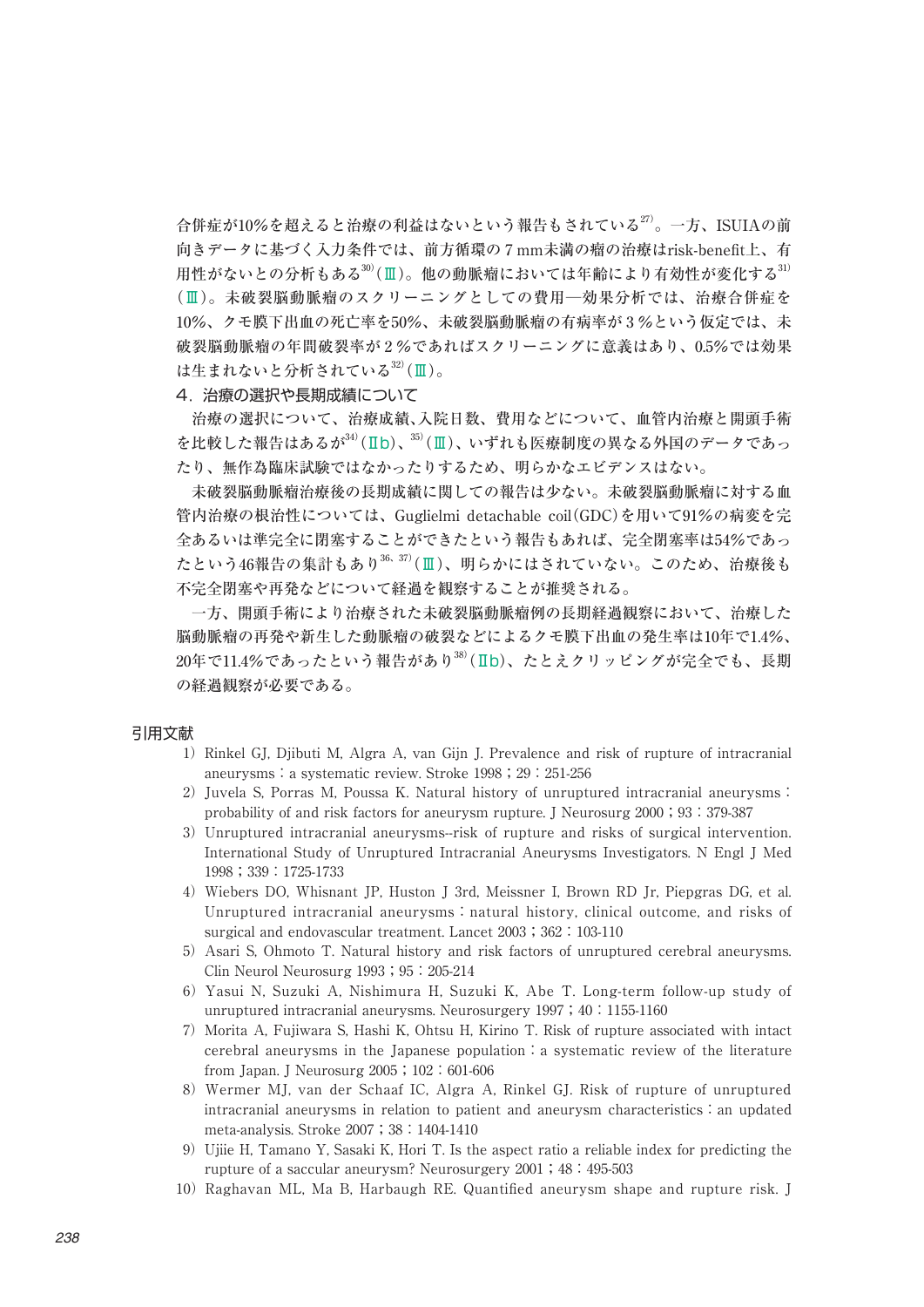Neurosurg 2005; 102:355-362

- 11)Ingall T, Asplund K, Mahonen M, Bonita R. A multinational comparison of subarachnoid hemorrhage epidemiology in the WHO MONICA stroke study. Stroke 2000; 31: 1054-1061
- 12)Morita A. [On-line outcome study of unruptured cerebral aneurysm in Japan (UCAS Japan)]. Rinsho Shinkeigaku 2002;42:1188-1190
- 13)Yonekura M. Small unruptured aneurysm verification (SUAVe Study, Japan)--interim report. Neurol Med Chir (Tokyo) 2004;44:213-214
- 14)Phan TG, Huston J 3rd, Brown RD Jr, Wiebers DO, Piepgras DG. Intracranial saccular aneurysm enlargement determined using serial magnetic resonance angiography. J Neurosurg 2002; 97:1023-1028
- 15)Matsubara S, Hadeishi H, Suzuki A, Yasui N, Nishimura H. Incidence and risk factors for the growth of unruptured cerebral aneurysms: observation using serial computerized tomography angiography. J Neurosurg 2004; 101:908-914
- 16)Juvela S, Poussa K, Porras M. Factors affecting formation and growth of intracranial aneurysms:a long-term follow-up study. Stroke 2001;32:485-491
- 17)Cheong JJ, Ghinea N, van Gelder JM. Estimating the annual rate of de novo multiple aneurysms: three statistical approaches. Neurosurg Focus  $2004$ ; 17: E8
- 18)Chang HS. Simulation of the natural history of cerebral aneurysms based on data from the International Study of Unruptured Intracranial Aneurysms. J Neurosurg 2006;104: 188-194
- 19)Horikoshi T, Akiyama I, Yamagata Z, Nukui H. Retrospective analysis of the prevalence of asymptomatic cerebral aneurysm in 4518 patients undergoing magnetic resonance angiography--when does cerebral aneurysm develop? Neurol Med Chir (Tokyo) 2002; 42: 105-113
- 20) Wirth FP, Laws ER Jr, Piepgras D, Scott RM. Surgical treatment of incidental intracranial aneurysms. Neurosurgery 1983;12:507-511
- 21) Raaymakers TW, Rinkel GJ, Limburg M, Algra A. Mortality and morbidity of surgery for unruptured intracranial aneurysms: a meta-analysis. Stroke 1998;  $29:1531-1538$
- 22) King JT Jr, Glick HA, Mason TJ, Flamm ES. Elective surgery for asymptomatic, unruptured, intracranial aneurysms: a cost-effectiveness analysis. J Neurosurg  $1995$ ; 83: 403-412
- 23) Otawara Y, Ogasawara K, Ogawa A, Yamadate K, Cognitive function before and after surgery in patients with unruptured intracranial aneurysm. Stroke 2005;36:142-143
- 24) Raaymakers TW. Functional outcome and quality of life after angiography and operation for unruptured intracranial aneurysms. On behalf of the MARS Study Group. J Neurol Neurosurg Psychiatry 2000;68:571-576
- 25) Brilstra EH, Rinkel GJ, van der Graaf Y, Sluzewski M, Groen RJ, Lo RT, et al. Quality of life after treatment of unruptured intracranial aneurysms by neurosurgical clipping or by embolisation with coils. A prospective, observational study. Cerebrovasc Dis 2004; 17: 44-52
- 26) Yamashiro S, Nishi T, Koga K, Goto T, Kaji M, Muta D, et al. Improvement of quality of life in patients surgically treated for asymptomatic unruptured intracranial aneurysms. J Neurol Neurosurg Psychiatry 2007;78:497-500
- 27)Chang HS, Kirino T. Quantification of operative benefit for unruptured cerebral aneurysms: a theoretical approach. J Neurosurg 1995; 83:413-420
- 28)J Johnston SC, Gress DR, Kahn JG. Which unruptured cerebral aneurysms should be treated? A cost-utility analysis. Neurology 1999; 52:1806-1815
- 29)Aoki N, Kitahara T, Fukui T, Beck JR, Soma K, Yamamoto W, et al. Management of unruptured intracranial aneurysm in Japan: a Markovian decision analysis with utility